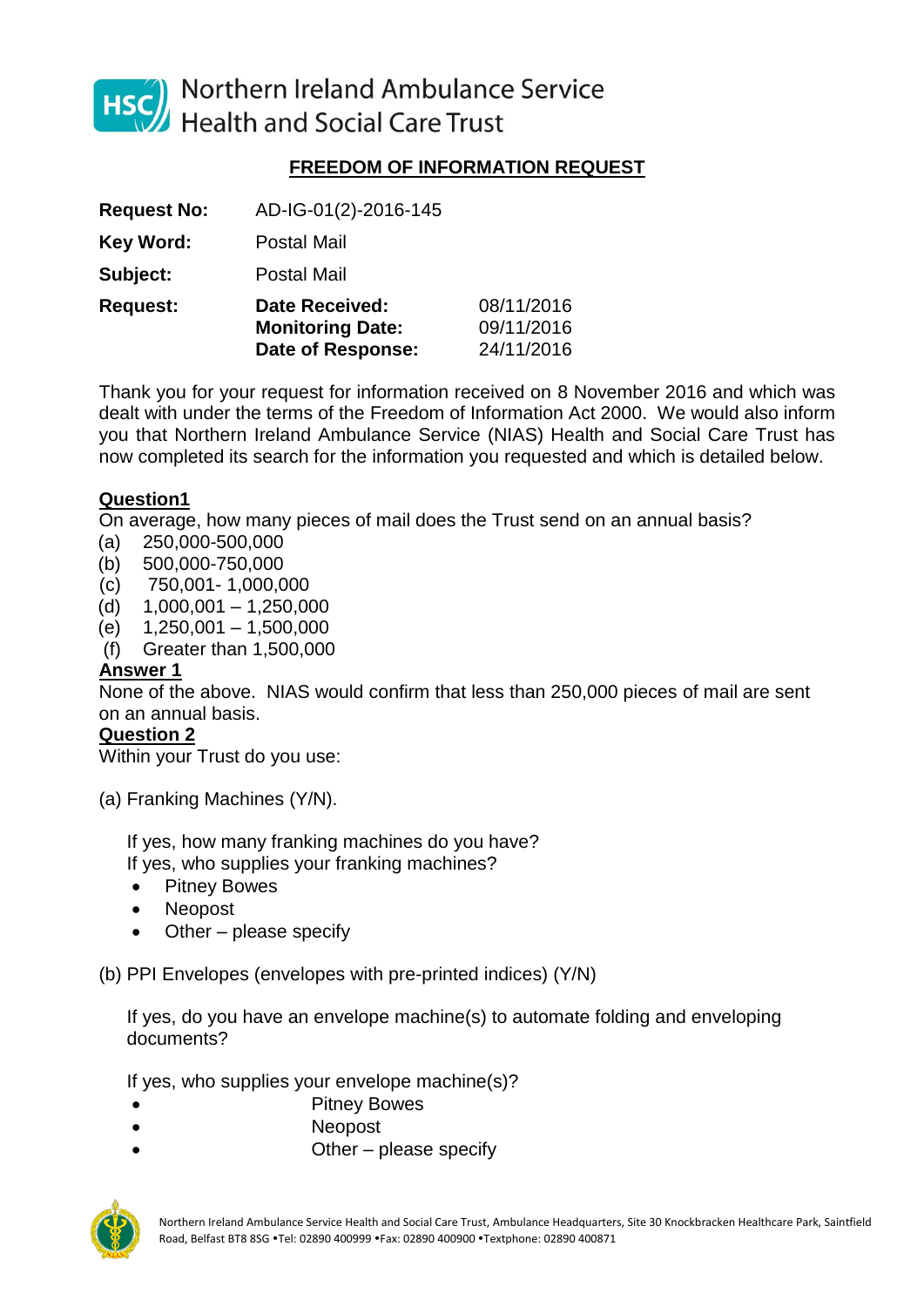# **Answer 2**

- (a) Yes the Trust uses one Franking machine and the supplier is other, namely Copy Text.
- (b) Yes, The Trust uses PPI envelopes. The Trust does not have an envelope machine to automate folding and envelope documents.

# **Question 3**

For the majority of your postal communication do you use:

- a. Internal mail Room
- b. External Mail Supplier

If yes, please provide the name of External Mail Supplier

c. If External Hybrid Mail Supplier

If yes, please provide the name of External Hybrid Mail Supplier

# **Answer 3**

(a) Internal mail room

# **Question 4**

Does your Hybrid supplier provide you with any of the following mail services?

- (a) Offsite printing
- (b) Posting letters
- (c) Other

# **Answer 4**

Not applicable as Hybrid supplier is not used.

### **Question 5**

Which supplier(s) do you use to pick up your post?

- (a) Royal Mail
- (b) Whistl
- (c) UKMail
- (d) Other (please specify)

# **Answer 5**

(a) Royal Mail

# **Question 6**

Which procurement frameworks does your Trust use/belong to?

# **Answer 6**

The letting and management of contracts for goods and services is carried out by the Procurement and Logistics Services (PALs), Business Services Organisation on behalf of all Health and Social Care organisations across Northern Ireland.

# **Question 7**

How long is left on the current mailing contract?

# **Answer 7**

The current contact is on a rolling basis and is reviewed 3 months.

# **Question 8**

Please supply the name of the person(s) responsible for Transformation projects in your trust and the department they work in if available? (If you are unable to give names please indicate by Job Title)

#### **Answer 8**

The person responsible for transformation projects is Assistant Director of Human Resources and Corporate Services, Human Resources Directorate.